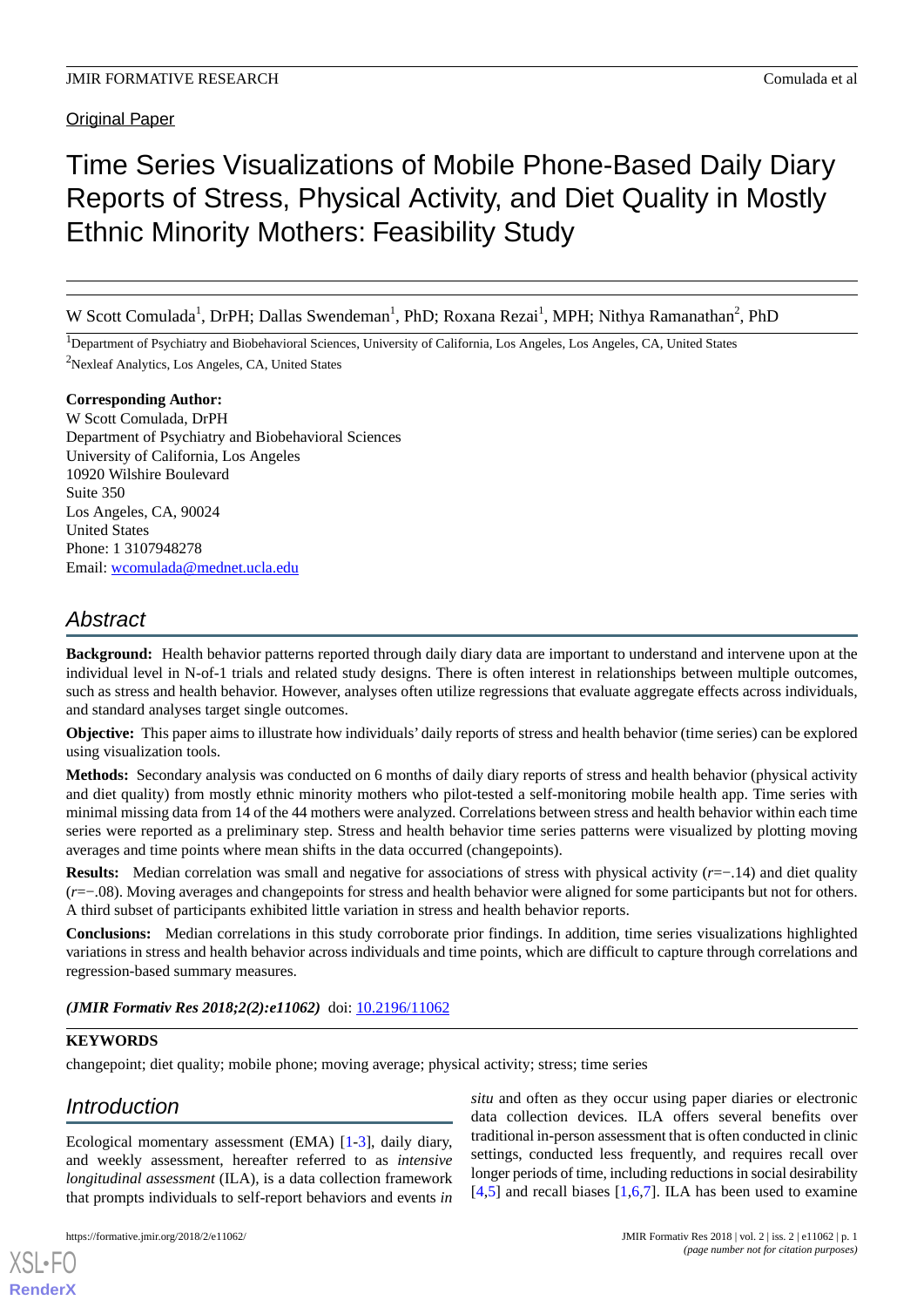relationships between psychosocial factors, such as stress, cognition, and positive and negative effects, and health behaviors (HBs) over time, such as physical activity (PA) and diet [[8-](#page-10-6)[18](#page-10-7)]. Stress and HB relationships are of special interest as stress increases the susceptibility to cancer, heart disease, stroke, and other diseases [\[19](#page-10-8)[-23](#page-11-0)]. HB confers protective effects against these same diseases [\[20](#page-11-1),[24-](#page-11-2)[30\]](#page-11-3). An understanding of the interplay between stress and HB informs the design of healthy lifestyle interventions. ILA is favored over traditional assessment methods because changes in stress levels and HB occur over shorter periods of time (often over days or weeks) than time periods that are queried through retrospective recall [[31\]](#page-11-4). ILA has gained popularity with the proliferation of mobile phones and advances in mobile phone technology as short message service text messaging and mobile survey apps replace paper diaries and other assessment tools of yesteryears, streamlining data collection and reducing participant burden. A proliferation of mobile phone-based studies across disparate fields of research has resulted, including studies on PA and diet [[32](#page-11-5)[-35](#page-11-6)], drug use [[36-](#page-11-7)[38\]](#page-11-8), and HIV [[39-](#page-11-9)[41](#page-11-10)].

Amid advances in ILA data collection methods, analytical strategies to evaluate patterns in resulting data streams have yet to catch up. Random effects (RE) regression models (ie, multilevel and mixed-effects models [\[42](#page-12-0),[43\]](#page-12-1)) are recommended [[14\]](#page-10-9) and commonly used to analyze data from ILA, or *intensive longitudinal data* (ILD), as in the analysis of EMA data to evaluate stress and PA relationships [[31\]](#page-11-4). Similar to standard regression models, RE models include fixed effects or covariates. For ILA data, covariates are included for time in order to model outcome-level changes over time in the overall sample. In addition to fixed effects, RE models for ILD include RE for time that varies across individuals, and in doing so, allow for individual-level time trends to be estimated. By capturing variations at the individual level, RE models also adjust SE estimates for proper statistical inference. Walls and Schafer [\[44](#page-12-2)] adapted RE models for ILD analysis. ILD models provide the ability to analyze within-person effects over time with greater granularity than traditional RE models. Yet, the strength of both traditional RE and ILD models lies in their ability to evaluate between- (eg, sociodemographic) and within-person fixed effects (eg, time trends) that are averaged across individuals, while adjusting for between-person variation through RE.

RE model summaries typically present fixed effect estimates for effects that are averaged across individuals or another level of clustering. For example, studies that treat neighborhoods as clusters use RE models to adjust for neighborhood variation but present neighborhood-averaged effects [\[45](#page-12-3)]. When there is interest in health outcome patterns over time at the cluster level (ie, individual level), different analytic approaches are needed; this is especially true for individualized treatment plans that are increasingly utilized for chronic illnesses such as diabetes [[46\]](#page-12-4). N-of-1 trials evaluate individual treatment plans by modifying treatment regimens over the study period based on responses or progress over the same period [\[47](#page-12-5)]. Similarly, microrandomized trials randomize treatments and record outcome responses at the individual level over time such as the evaluation of randomly assigned mobile phone health-promoting short message service text messages on PA [\[48](#page-12-6)]. Regardless of

 $XS$ -FO **[RenderX](http://www.renderx.com/)** the individual-level study design, evaluation calls for an analysis of an individual's data stream over time (hereafter referred to as a *time series*). Moreover, evaluations of both overall and individual-level effects are important for a better understanding of HBs at the population level. For example, PA levels have been shown to be impacted both by Alzheimer's disease status, as estimated through average effects in older adults [\[49](#page-12-7)], and seasonal variations that influence activity at the individual level [[50\]](#page-12-8), respectively.

This study fills gaps in the literature and illustrates how time series analyses can be applied to ILD or time series data in the health sciences. Time series analyses have largely been lacking in health sciences and have focused on analyses for single measures when they do occur such as PA accelerometer data from mobile devices [[51](#page-12-9)[,52](#page-12-10)]. We show how time series analyses can be used as an exploratory tool to visualize patterns in single and multiple time series at the individual level. Analyses are illustrated on daily diary data from a pilot study that collected information on stress, PA, and diet quality in mostly ethnic minority mothers [\[32](#page-11-5)[,53](#page-12-11)]. Prior studies have explored mental and physical health relationships by applying regression models to ILD [\[8](#page-10-6)[-18](#page-10-7)] and data from cross-sectional and longitudinal study designs that collected data over several time points [[31,](#page-11-4)[54\]](#page-12-12). To the best of our knowledge, stress and HB relationships have not been evaluated through time series analyses. In doing so, we highlight insights that time series analyses can provide as a complementary procedure to regression models.

### *Methods*

#### **Study Participants**

From January 2012 through September 2012, 44 mothers with at least 1 child under the age of 18 years and living at home were recruited to pilot test a mobile app for self-monitoring stress, PA, and diet quality over a 6-month period in Los Angeles, California. Participants were recruited in public venues, such as grocery stores, and through local Web-based parenting groups in the Los Angeles area. The mobile app was designed to help them record stress, PA, and diet quality levels on a daily basis, and in doing so, to self-monitor stress and health-related behaviors. This study was approved by the Institutional Review Board at the University of California, Los Angeles.

#### **Study Procedures**

Once enrolled in the study, participants completed a Web-based baseline assessment to collect sociodemographic characteristics, measures on PA, dietary intake, and perceived stress. Anthropometric measures, including body mass index and blood pressure, and biomarker measures, including C-reactive protein levels and Epstein-Barr virus antibody levels, were also collected. Web-based assessments, anthropometric and biomarker data collection, were repeated at 3 and 6 months after the baseline. Further details on study measures may be found in Comulada et al [\[32](#page-11-5)] and Swendeman et al [\[53](#page-12-11)].

Following the baseline assessment, participants were assigned Samsung Vibrant smartphones running on the Android operating system version 2.2 or higher. For 6 months, participants received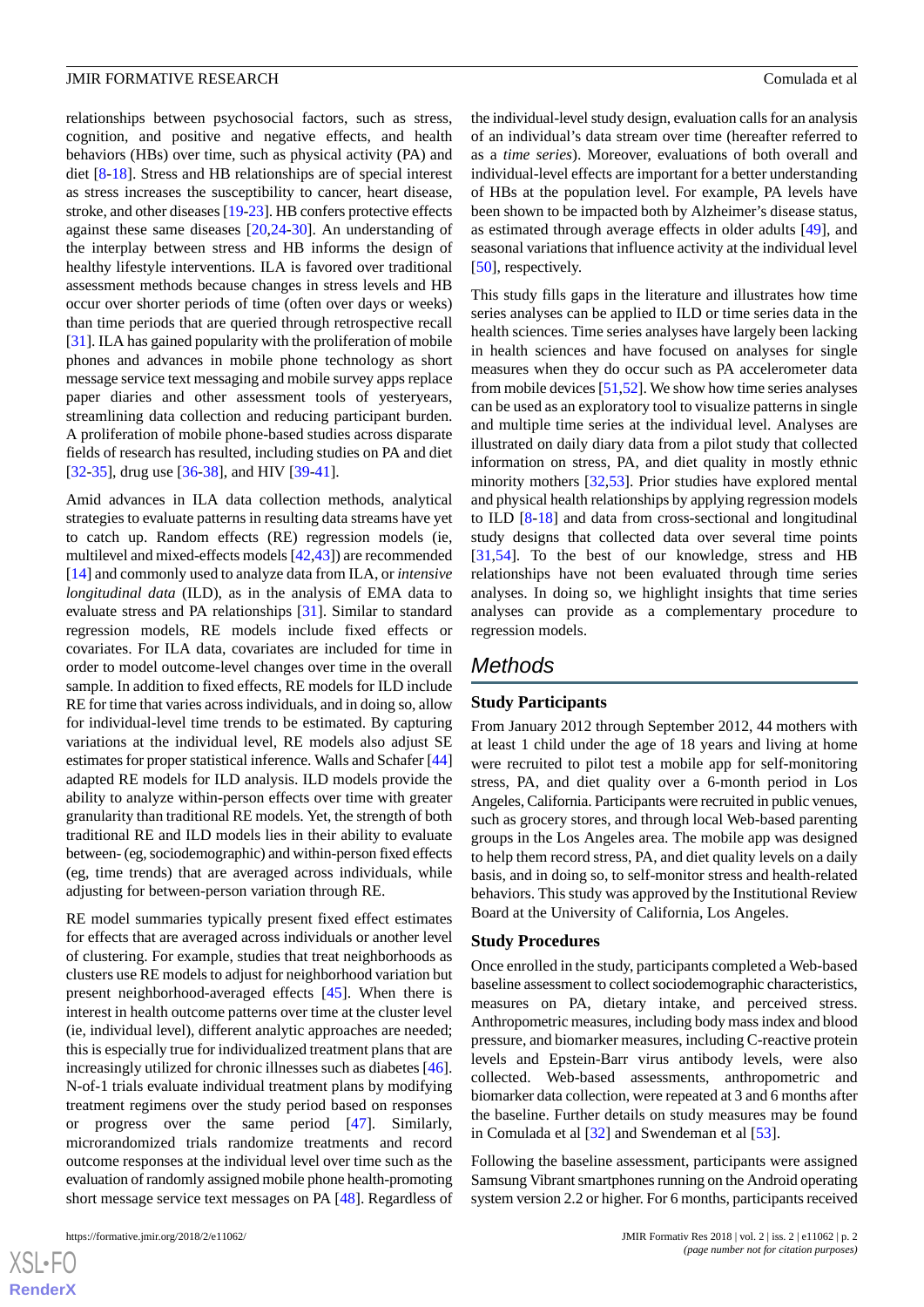daily time-based prompts on their mobile phones to complete EMA 3 times daily and an end-of-day assessment (daily diary) through a mobile app. Measures encompassed PA, diet quality, and stress in parallel to domains that were captured through Web-based assessment. Participants were also encouraged to use their mobile phone to take pictures of their meals as photographic food records.

Prior analyses examined correlates of adherence to EMA, daily diary reports, and photographic food records [[32\]](#page-11-5) and the validity and reliability of measures collected through the mobile app, Web-based assessment, anthropometric measurement, and biomarkers [\[53](#page-12-11)]. For this paper, time series analytical methods are illustrated on daily diary measures for stress, PA, and diet quality.

#### **Sociodemographic and Baseline Characteristics**

The average age of 44 study participants was 30.8 (SD 6.4; range 18-43) years. Most participants reported being an ethnic minority; 43% (19/44) reported being of Latina ethnicity and 39% (17/44) reported being nonLatina African American. A third of the participants (14/44, 32%) reported having a high school education or less. Nearly half of the participants (21/44, 48%) reported working part-time or less. On average, participants were obese with a body mass index of 32.1 (SD 7.0) kg/m<sup>2</sup>. Mean systolic (121.6 [SD 14.6] mm Hg) and diastolic (79.3 [SD 9.9] mm Hg) pressures were in normal ranges.

#### **Daily Diary Measures**

#### *Stress*

Participants were asked, "How stressful was your day overall on a scale of 1-5 (with 5 being very stressful)?" Integer responses from 1-5 were permitted. Five was anchored as "very stressful" in the wording of the question, implying lower values for lower stress levels. Response categories were not explicitly labeled.

#### *Physical Activity*

Participants were asked, "How many minutes of activity did you do today" regarding the following 3 intensities of PA: light PA (eg, stretching), moderate PA (eg, fast walking), and vigorous PA (eg, running). Total minutes of PA were calculated as the sum of light, moderate, and vigorous PA minutes.

#### *Diet Quality*

Participants were asked, "How healthy would you rate your eating today, in terms of both quality and quantity, on a scale of 1-5 (with 5 being very healthy)?" Integer responses from 1-5 were permitted. Five was anchored as "very healthy" in the wording of the question, implying lower values for less healthy eating. Response categories were not explicitly labeled.

#### **Statistical Methods**

#### *Data Preparation*

 $XS$ -FO **[RenderX](http://www.renderx.com/)**

In preparing data for time series analyses, it is important to acknowledge the assumed data structure. Equal spacing is assumed between adjacent observations over time. If an observation is missing for a specific time point, the time point

with the missing observation is dropped from the analysis dataset, and observations on either side of the missing observation are treated as adjacent observations. Therefore, missing data disrupt the assumed data structure. Our *ad hoc* approach to address missing data examines response rates for each participant's time series and limits analyses to time series with minimal amounts of missing data so that the assumption of equally spaced time points is more tenable.

#### *Time Series Analyses*

We present 2 time series analyses that are useful for data visualization and exploration. Both analyses were implemented through R [\[55](#page-12-13)], a free and downloadable statistical software program. The first analytic method plots smoothed data points for the time series over time instead of the raw data to make it easier to visualize temporal patterns in the data. There are numerous smoothing techniques. See Cowpertwait and Metcalfe [[56\]](#page-12-14) for an overview of smoothing techniques implemented in R. We used unweighted and centered *moving averages* as a widely used general-purpose smoothing technique in the absence of *a priori* information on temporal patterns in the time series data. As the name implies, an average of n data points centered on time point t are plotted at t instead of the first data point in the subset of n data points. The interval n is chosen to strike a balance between a large n that smooths out too many variations in the data to provide useful visualizations and a small n that retains too much information from the original data so that patterns are difficult to visualize. We chose n=30, or approximately a month. Moving averages were plotted through the *tseries* package, version 0.10-42 [\[57](#page-12-15)].

Visual inspection of moving average plots provides a subjective guide as to points in time where mean levels, such as stress levels, tend to abruptly increase or decrease, that is, where *changepoints* occur. The second analytic method provides a formal statistical algorithm, referred to as *changepoint analysis*, to locate changepoints. Changepoint analysis formulates a maximum likelihood-based test statistic that rejects a null hypothesis that no changepoints are present in the time series data if the statistic is greater than a specified threshold. The maximum likelihood under the alternative hypothesis needs to accommodate the possibility of multiple time points where the changepoint occurs and the possibility of multiple changepoints. Finally, there is no clearly defined manner for choosing a threshold. Different changepoint algorithms have been developed to address these statistical testing complexities. We used the *changepoint* package, version 2.2.2, which contains 3 mainstream algorithms for detecting changepoints—binary segmentation, segment neighborhood, and Pruned Exact Linear Time (PELT) changepoint algorithms. Details are given in the *changepoint* documentation [[58\]](#page-12-16). Briefly, binary segmentation is the oldest and, arguably, the most widely used changepoint algorithm of the 3. Binary segmentation works by first searching for a single changepoint. If a changepoint is found, the time series is bifurcated into 2 segments. The algorithm then checks for changepoints within each segment, and so forth, until no more changepoints are detected. In contrast, the segment neighborhood and PELT algorithms are more precise algorithms that do not condition the detection of additional changepoints on prior changepoints. PELT is the newest algorithm and the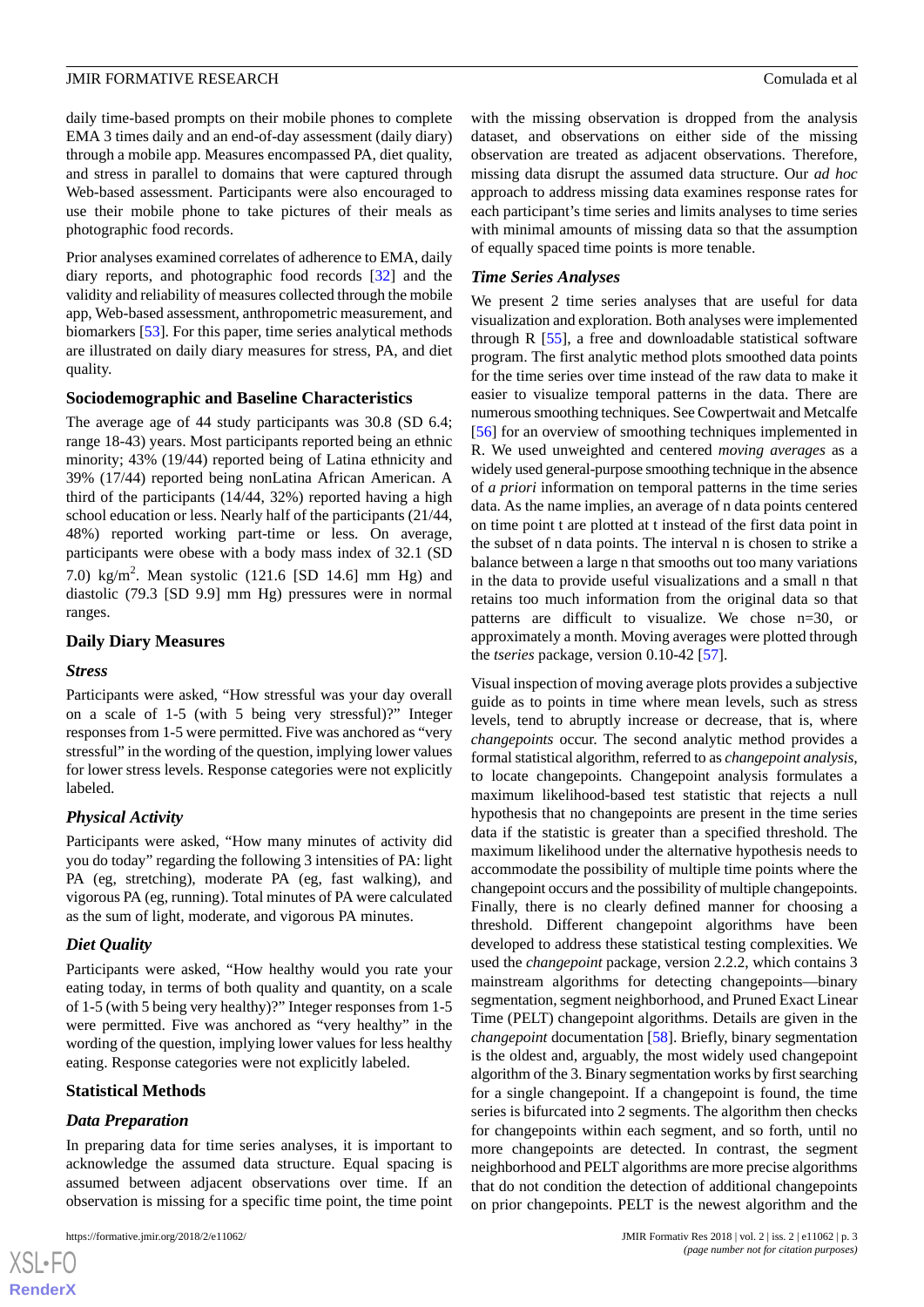preferred algorithm that we used to detect changepoints when possible. We defaulted to binary segmentation if segment neighborhood and PELT algorithms were overly sensitive at detecting changepoints and detected too many changepoints to provide useful visualizations. Changepoint analysis results are presented through plots from the *changepoint* package that superimpose mean levels and changepoints for the time series over the observed values.

## *Results*

#### **Analysis Dataset**

[Figure 1](#page-4-0) shows patterns of compliance to filling out daily diaries for each of the 44 study participants, from the first (01) to the last participant enrolled in the study (44). We retained 32% (14/44) of the time series for analyses from participants who filled out a majority of the possible daily diaries over the follow-up study period based on the visual inspection of [Figure](#page-4-0) [1.](#page-4-0) Gray and black dots represent time series that were retained and excluded from analyses, respectively. Exclusions included 3 time series for participants who became pregnant or moved out of state during the study period. Time series that were included and excluded in analyses did not significantly differ in terms of participants' sociodemographic characteristics, anthropometric, and biomarker baseline measures based on chi-square tests for categorical measures (eg, race or ethnicity) and *t* tests for continuous measures (eg, age).

#### **Correlation Coefficients**

As a preliminary analysis, Pearson product-moment correlation coefficients (*r*) were calculated for pairs of concurrent observations for stress and PA, and between stress and diet quality, for each participant. The median association between stress and PA was negative and small in absolute value (*r*=−.14, range: −.39 to.15; n=14 time series). A similarly small and negative median relationship was found between stress and diet quality (*r*=−.08), but exhibited a wider range of correlation coefficient values from −.62 to.65.

#### **Time Series Analyses**

[Figures 2](#page-5-0)-[5](#page-8-0) show plots for each of the 14 participants retained for analysis. Three pairs of plots are shown for each participant's time series of stress, PA, and diet quality measurements. For each pair, the plot on the left-hand side shows mean levels indicated by thick horizontal lines and changepoints indicated by line breaks superimposed over the raw time series data. The plot on the right-hand side shows a smoothed line based on

moving averages. Changepoint analyses for stress and diet quality were conducted using the PELT algorithm. The PELT algorithm produced too many PA changepoints to be useful for comparison with stress and diet quality changepoints. We resorted to binary segmentation for PA time series and set the maximum number of allowable changepoints to 2; the maximum number of changepoints that were detected for stress in most instances.

Almost all participants exhibited variation in their responses over time, but did not necessarily exhibit abrupt shifts in mean response levels such as reported diet quality for participant 32 in [Figure 3](#page-6-0); this highlights the utility of different time series visualizations. Moving averages provide for visual evaluation of long-term mean shifts versus abrupt mean level shifts that are detected through the changepoint analysis. To highlight the utility of the changepoint analysis, as well as moving averages, we divided participants between [Figures 2](#page-5-0) and [3](#page-6-0) and [Figures 4](#page-7-0) and [5](#page-8-0) such that [Figures 2](#page-5-0) and [3](#page-6-0) represent participants who exhibited changepoints in both stress and HB (PA or diet quality) levels over the study period (n=6 participants). Participants who did not exhibit changepoints for stress and HB are represented in [Figures 4](#page-7-0) and [5](#page-8-0) (n=8 participants). The division of participants between [Figures 2](#page-5-0) and [3](#page-6-0) and [Figures 4](#page-7-0) and [5](#page-8-0) is another reminder of the potential difficulty for evaluating stress and HB relationships in aggregate when there is heterogeneity in stress and HB relationships across the sample. The remaining discussion focuses on [Figures 2](#page-5-0) and [3.](#page-6-0)

[Figures 2](#page-5-0) and [3](#page-6-0) show fairly consistent visual patterns in terms of moving averages for stress and PA levels. Stress and PA levels tend to be inversely related over time. For example, moving average plots for participant 08 show steady declines in stress levels over the study period, matched by a steady increase in PA. Stress and diet quality mean levels are less consistently related, exhibiting inverse relationships, for example, for participant 08, and positive relationships, for example, for participant 16. Changepoint analysis results show that stress and PA changepoints tended to occur at similar points in time; some of the diet quality changepoints did as well. Referring to participant 08 again, we see 3 mean segments for stress, indicating decreasing levels of stress. The first stress changepoint aligns with changepoints for PA and diet quality, indicating increasing levels for both HBs in line with accompanying moving averages. PA also exhibits a third changepoint that indicates a decreasing mean level of PA toward the end of the study.

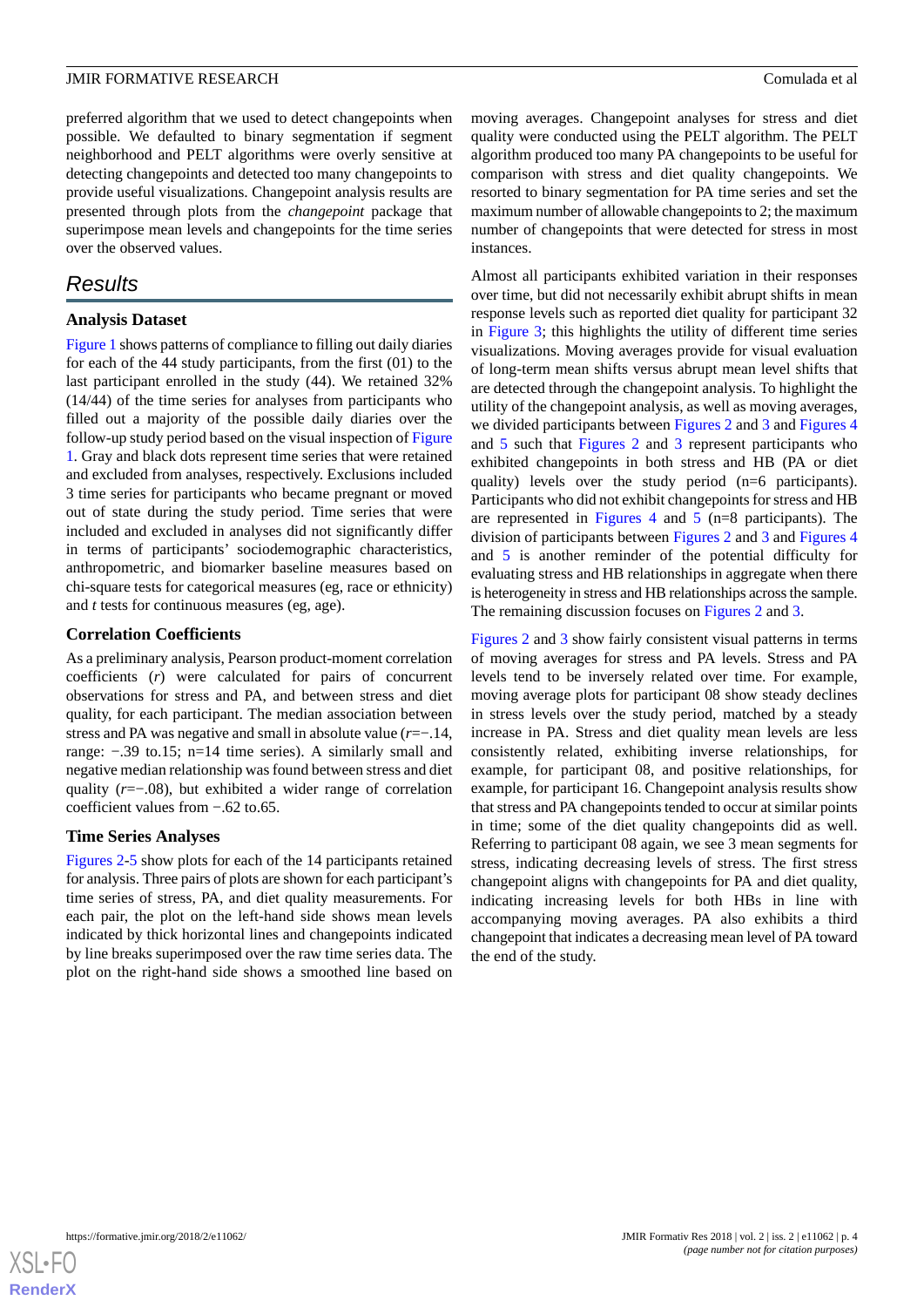<span id="page-4-0"></span>**Figure 1.** Adherence to filling out mobile phone-based daily diary reports.



\* Dropped out of study due to relocation out of state (03), pregnancy (17 and 34), or other reasons (05 and 15)

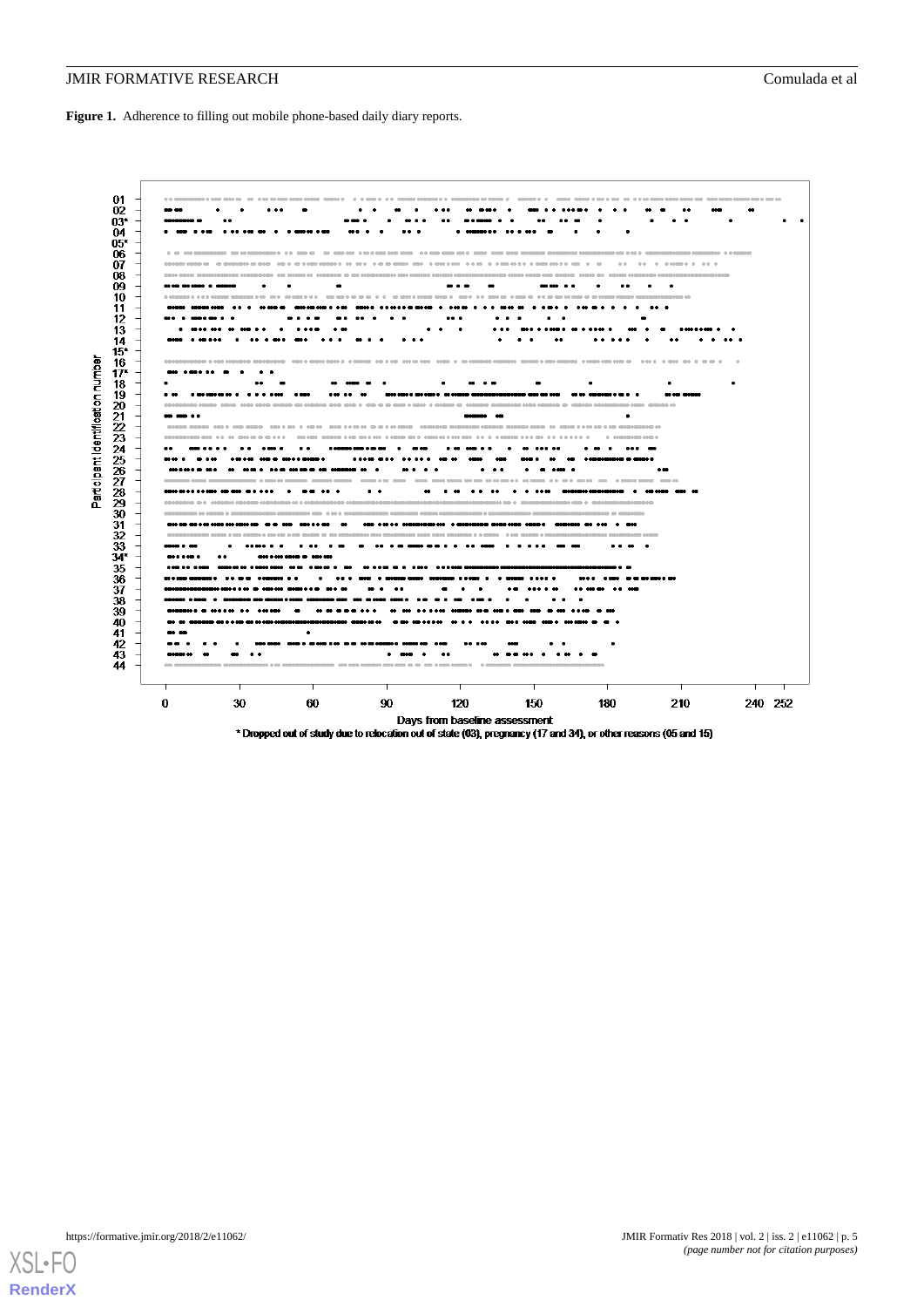

<span id="page-5-0"></span>Figure 2. Time series plots for 3 participants exhibiting mean shifts in levels of self-reported daily stress and health behaviors. PID: participant identifier.

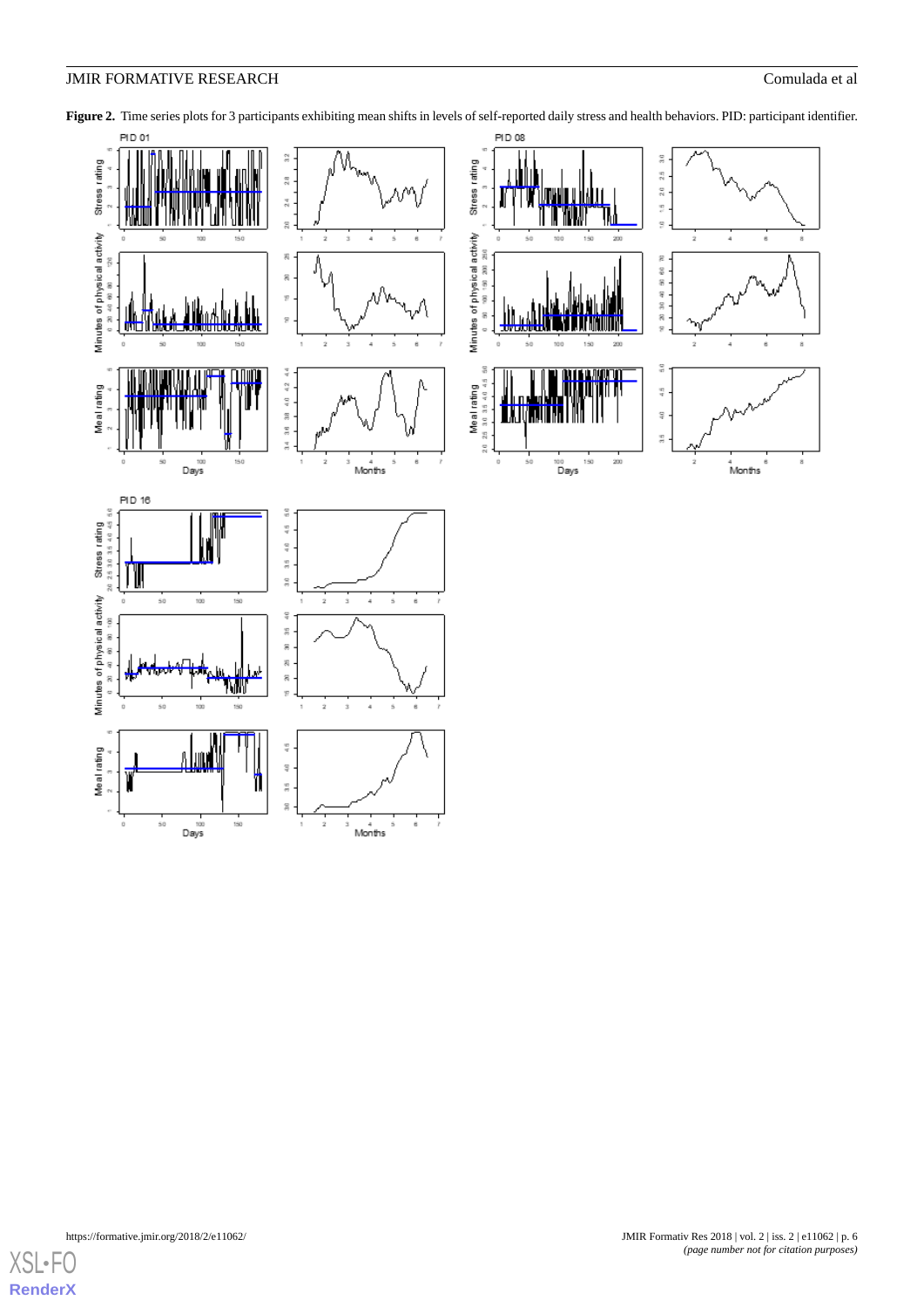

<span id="page-6-0"></span>Figure 3. Time series plots for 3 participants exhibiting mean shifts in levels of self-reported daily stress and health behaviors. PID: participant identifier.

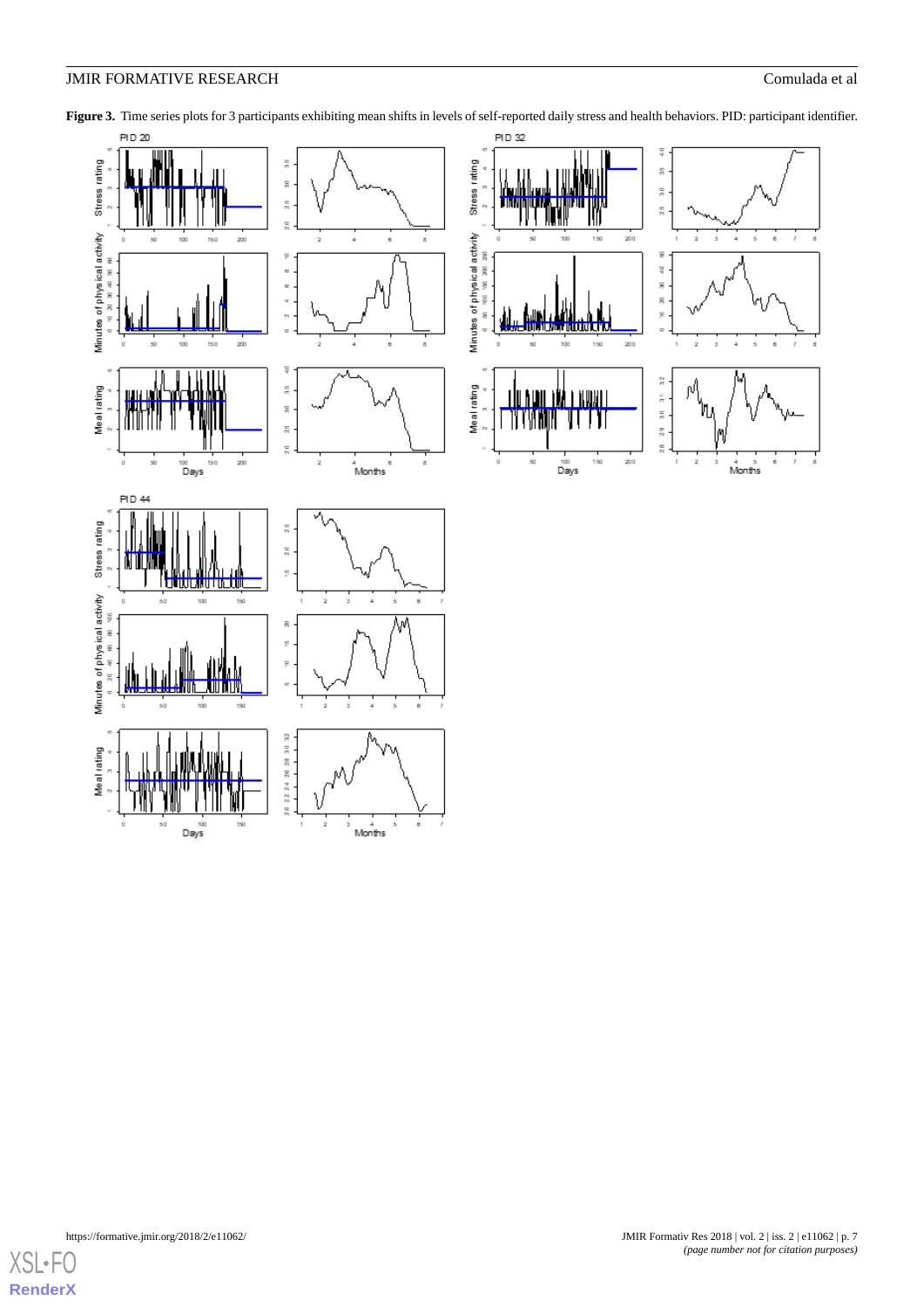

<span id="page-7-0"></span>Figure 4. Time series plots for 4 participants not exhibiting mean shifts in levels of self-reported daily stress and health behaviors. PID: participant identifier.

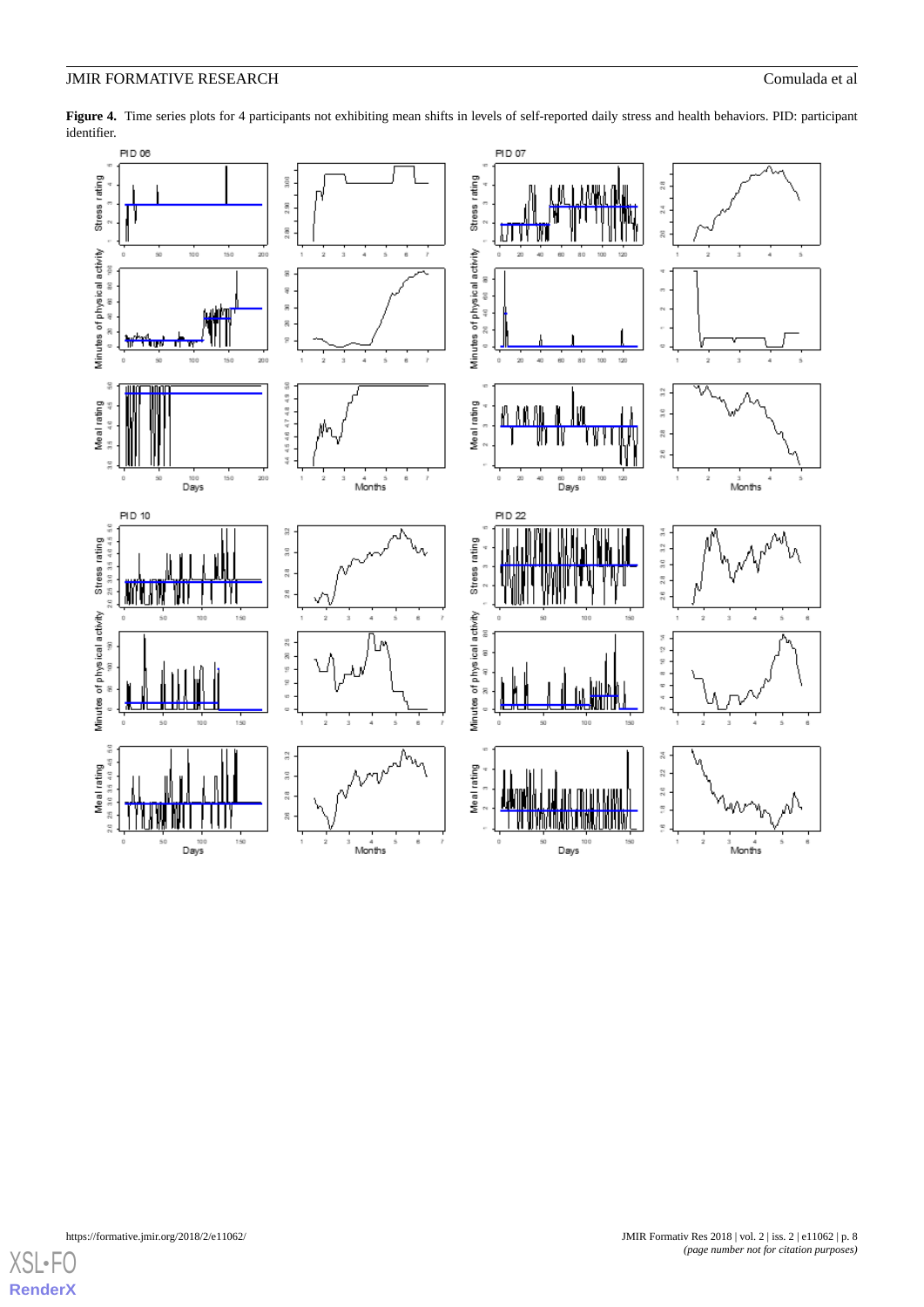

<span id="page-8-0"></span>**Figure 5.** Time series plots for 4 participants not exhibiting mean shifts in levels of self-reported daily stress and health behaviors. PID: participant identifier.

## *Discussion*

This paper gave an overview of time series analyses that can be used to better understand individual-level and frequently assessed longitudinal patterns of stress, PA, and diet quality. We highlighted an exploratory approach through visualizations and qualitative descriptions of time series patterns. Analyses began with the calculation of correlation coefficients for each time series as a commonly used statistic to summarize associations. Correlations between stress and PA time series indicated a negative association for 11 of 14 participants in line with negative associations reported in prior studies [[31\]](#page-11-4). Magnitudes of the correlation coefficients were also in line with those reported in prior studies that found negative associations no higher than −.28 to −.42 [\[31](#page-11-4)]. The smallest correlation between stress and PA in our study was –.39. It is harder to compare correlations we found between stress and diet quality to prior studies as dietary intake, and not diet quality, is typically

```
https://formative.jmir.org/2018/2/e11062/ JMIR Formativ Res 2018 | vol. 2 | iss. 2 | e11062 | p. 9
```
[XSL](http://www.w3.org/Style/XSL)•FO **[RenderX](http://www.renderx.com/)**

assessed. However, a commonality existed in the wide range of correlation coefficients that were found for individual-level associations between stress and PA (−.39 to.15), and between stress and diet quality (−.62 to.65), which underscore the importance of examining stress and HB relationships at the individual level. Stress and HB relational differences across individuals may mask stress and HB relationships that are estimated as average effects across individuals.

Time series visualizations further emphasized variations in stress and HB relationships over time. On a more macro level, time series data yielded 2 groups of individuals based on abrupt shifts in mean levels of stress and HB or a lack thereof in [Figures](#page-5-0) [2](#page-5-0) and [5](#page-8-0), respectively. Even among participants in [Figures 2](#page-5-0) and [3](#page-6-0) who exhibited changepoints for stress and HB, variations occurred in stress and HB relationships. Stress and PA levels tended to be inversely related over time. Stress and diet quality relationships were more varied, as indicated by moving averages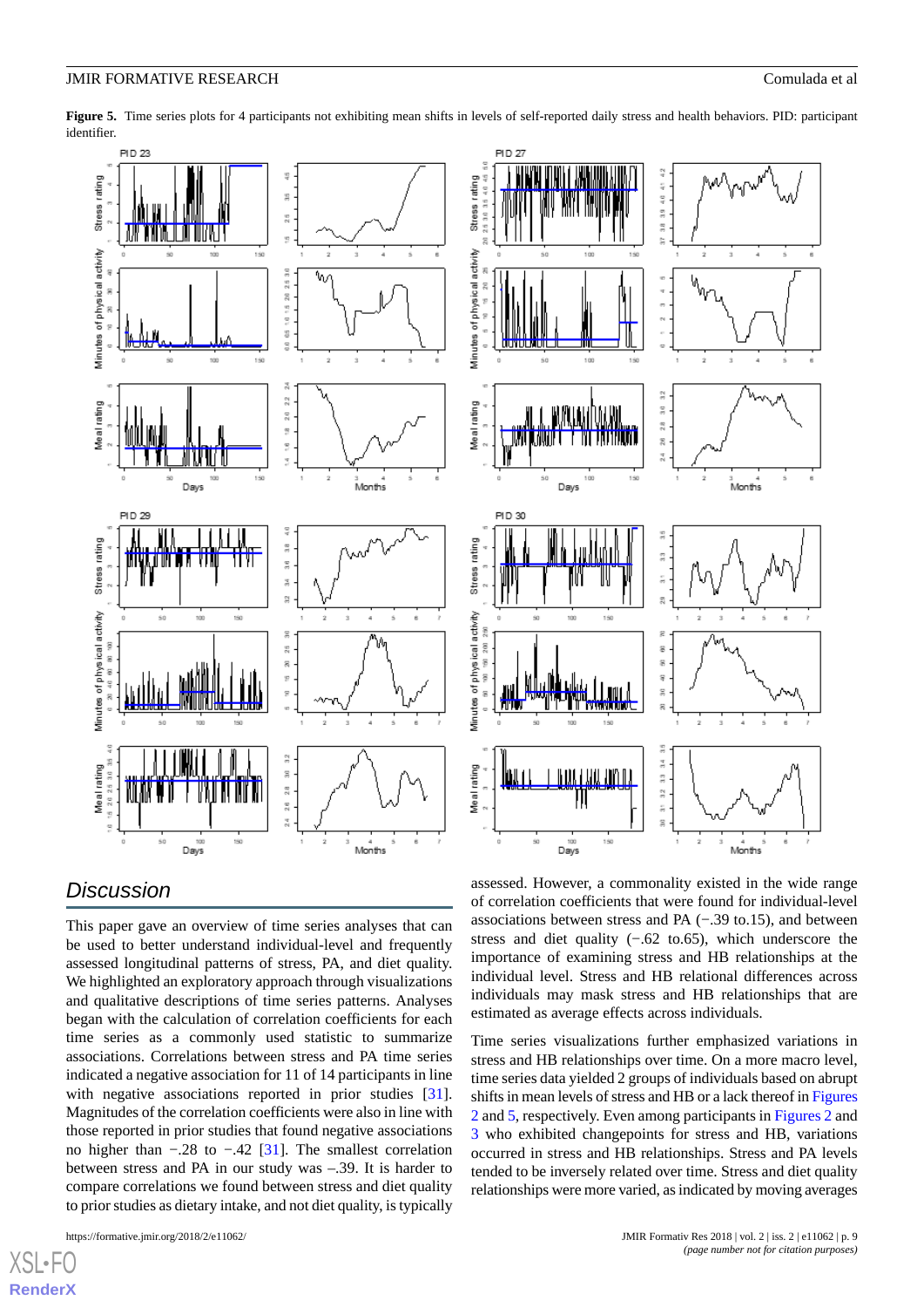for both measures that sometimes tracked together, in opposite directions, or not at all; diet quality time series did not yield any changepoints for some participants.

It is important to emphasize the exploratory nature of the study; study findings on stress and HB relationships are not confirmatory. A major point of the study findings is that variations in stress and HB relationships indicate the importance of understanding relationships at the individual level. It is also interesting to note that changepoint analyses in [Figures 2](#page-5-0) and [3](#page-6-0) consistently produced 2-3 changepoints for both stress and PA time series that occurred at similar time points. Diet quality changepoints also occurred at similar time points for 3 participants. Commonly occurring changepoints for stress, PA, and diet quality suggest the same underlying causes for longer-term shifts in stress, PA, and diet quality levels; this has implications for interventions that target stress and HBs. A mixed-methods approach may help in understanding the underlying causes of stress and HB shifts or a lack thereof. Through qualitative interviews, participants can be shown visualizations and asked to recall events that precipitated changes. Not surprisingly, moving average patterns and locations as to where changepoints occurred differed across individuals. No shared event existed across individuals that would cause changepoints to align; this highlights a difficulty in RE models that estimate average time trends across individuals. For example, an interrupted time series analysis [[59\]](#page-12-17) is an RE modeling equivalent to changepoint analysis but requires an *a priori* specification of where changepoints occur. An *a priori* specification makes sense for interventions, public health policy changes, or other events where changepoints naturally line up across individuals.

In light of the advantages that time series analyses have over RE models for examining variation at the individual level, it is important not to discount the role of RE models in understanding HBs. Population-level inferences are still important. Time series visualizations are useful explorations in line with the notion of preliminary hypothesis-generating studies that inform the development of confirmatory studies with hypothesis-driven statistical tests [[60](#page-12-18)[,61](#page-12-19)]. For example, this study delineated 2 groups of participants based on the presence of changepoints (and a lack of changepoints) in stress, PA, and diet quality levels over time. Our sample size was small, but in a larger sample, subgroup characteristics that relate to variations in stress and HB may emerge and inform the design of large-scale studies that evaluate subgroup effects on stress and HB relationships at the population level.

The potential benefits of time series analyses are tempered by limitations in the assumed time series data structure and need to be contrasted with RE modeling limitations when designing analysis plans. Numerous data points are needed to visualize and evaluate time series in contrast to traditional longitudinal studies that collect data over several time points. Time series studies require careful consideration of both the number of data points to be collected and the length of time over which data points are collected, such as days versus weeks, depending on the measure of interest. For example, Bergman [[62\]](#page-12-20) concluded that several days suffice to measure habitual sedentary behavior, whereas close to 6 months are needed to measure habitual

vigorous PA with a reasonable degree of accuracy. More studies are needed to determine sufficient numbers of data points and time intervals for accurate inference across different health measures.

In contrast to sensor data, where observations are naturally collected over equally spaced intervals, as in the collection of PA accelerometer data [\[51](#page-12-9)[,62](#page-12-20)], ILA tends to be unequally spaced because of missing data. Time series analyses should be applied to ILA data with caution. Methods to address missing time series data, including imputation and model-based approaches [\[63](#page-12-21)[-65](#page-12-22)], are not readily available for standard time series routines in software. For example, the *imputeTS* package for R [[66](#page-12-23)] imputes missing observations in time series data but is not integrated with other time series packages in R. Time series analyses should not be automatically ruled out in the presence of missing data, as fruitful inferences can still be made as was the case in this study. Our *ad hoc* approach for dealing with missing data was to only analyze time series analyses with a small amount of missing data so that missing observations would not impact the estimation of moving averages and changepoints to a large degree. Our *ad hoc* approach hinged on 2 main assumptions. Missing data in the time series we retained were minimal and spread out throughout the time series so that adjacent observations in the analysis data were all fairly close in proximity to each other, if not adjacent. Of course, missing data may not be evenly spread throughout the time series; nonresponse may increase over time [[32,](#page-11-5)[34](#page-11-11)[,67](#page-12-24)[,68](#page-12-25)]. Moreover, missing data patterns may differ between time series if participants tend to self-report one HB more than others on a daily basis, for example. This is problematic for commonly used models for multivariate time series (eg, see Tsay [\[69](#page-12-26)]), many of which assume equally spaced observations within and between time series.

As the second assumption for our *ad hoc* approach, we assumed missing data to be a random subset of observations from the same distribution as the observed data so that moving average estimates and other time series calculations were not biased by the exclusion of missing data. Missing data were assumed to be *missing completely at random* [[70](#page-13-0)[,71](#page-13-1)]; this is a strong assumption and best addressed by minimizing missing data. When considering study designs that incorporate ILA, it is important to consider buy-in in filling out ILA from the target population so that missing data are minimized. For example, higher rates of filling out ILA have been found in patient [[36,](#page-11-7)[38,](#page-11-8)[72\]](#page-13-2) versus nonpatient populations [\[40](#page-11-12)[,73](#page-13-3)]. In addition to study design considerations, further statistical development is needed to address missing data in time series analyses and determine the sensitivity to be missing completely at random and other missing data assumptions.

Notwithstanding the limitations, time series analyses provide a starting point where prior studies have left off. In their review paper, Stults-Kolehmainen and Sinha [\[31](#page-11-4)] noted different findings for stress and PA relationships across studies, including findings of positive and negative associations, and no association. The same paper provided a reasonable rationale for differences with a focus on study design issues, such as differing levels of rigor and sample sizes. Arguably, different study findings are also attributed, in part, to individual-level

```
XSL•FO
RenderX
```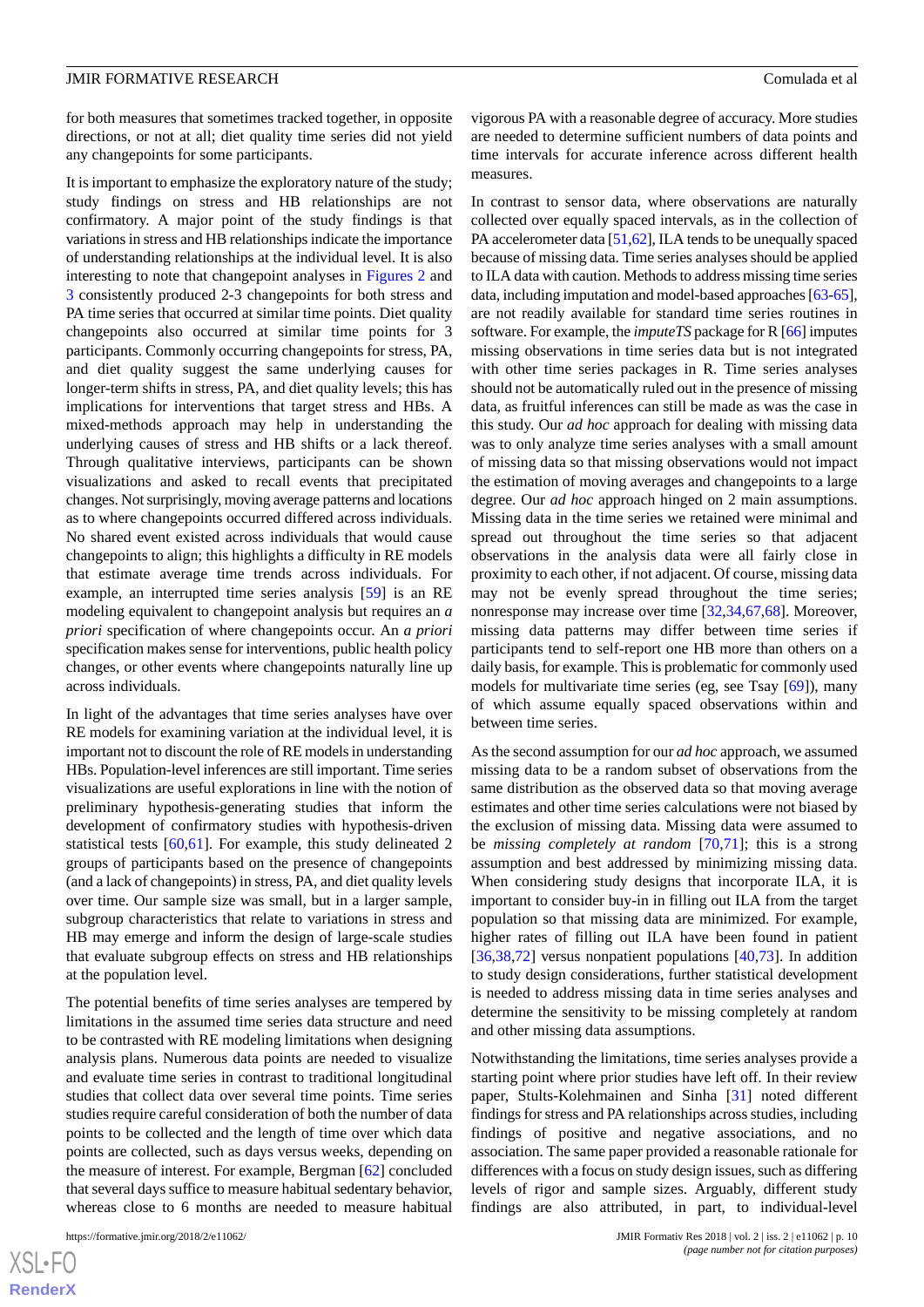differences, some of which were accounted for by regression analyses and some which were not. Time series analyses can

help fill in gaps in understanding what traditional regression modeling alone cannot do.

#### **Acknowledgments**

This research was supported by the National Institutes of Health (Grant # RC1HL099556, # P30MH58107, and # K01MH089270). The National Institutes of Health had no role in the design, analysis, or writing of this paper.

#### **Conflicts of Interest**

None declared.

#### <span id="page-10-0"></span>**References**

- 1. Stone A, Shiffman S. Ecological momentary assessment (EMA) in behavioral medicine. Annals of Behavioral Medicine 1994;16(3):199-202.
- <span id="page-10-1"></span>2. Weed LL. Medical records that guide and teach. N Engl J Med 1968 Mar 21;278(12):652-7 concl. [doi: [10.1056/NEJM196803212781204\]](http://dx.doi.org/10.1056/NEJM196803212781204) [Medline: [5637250\]](http://www.ncbi.nlm.nih.gov/entrez/query.fcgi?cmd=Retrieve&db=PubMed&list_uids=5637250&dopt=Abstract)
- <span id="page-10-2"></span>3. Krantz DS, Baum AS. Ecological momentary assessment: A new tool for behavioral medicine research. Persp Beh M 1998;PMID:A.
- <span id="page-10-3"></span>4. Sallis J, Saelens B. Assessment of physical activity by self-report: status, limitations, and future directions. Res Q Exerc Sport 2000 Jun;71 Suppl 2(3):1-14. [doi: [10.1080/02701367.2000.11082780\]](http://dx.doi.org/10.1080/02701367.2000.11082780) [Medline: [25680007](http://www.ncbi.nlm.nih.gov/entrez/query.fcgi?cmd=Retrieve&db=PubMed&list_uids=25680007&dopt=Abstract)]
- <span id="page-10-5"></span><span id="page-10-4"></span>5. Warnecke RB, Johnson TP, Chávez N, Sudman S, O'Rourke DP, Lacey L, et al. Improving question wording in surveys of culturally diverse populations. Ann Epidemiol 1997 Jul;7(5):334-342. [Medline: [9250628](http://www.ncbi.nlm.nih.gov/entrez/query.fcgi?cmd=Retrieve&db=PubMed&list_uids=9250628&dopt=Abstract)]
- 6. Bradburn NM, Rips LJ, Shevell SK. Answering autobiographical questions: the impact of memory and inference on surveys. Science 1987 Apr 10;236(4798):157-161. [Medline: [3563494](http://www.ncbi.nlm.nih.gov/entrez/query.fcgi?cmd=Retrieve&db=PubMed&list_uids=3563494&dopt=Abstract)]
- <span id="page-10-6"></span>7. Piasecki TM, Hufford MR, Solhan M, Trull TJ. Assessing clients in their natural environments with electronic diaries: rationale, benefits, limitations, and barriers. Psychol Assess 2007 Mar;19(1):25-43. [doi: [10.1037/1040-3590.19.1.25](http://dx.doi.org/10.1037/1040-3590.19.1.25)] [Medline: [17371121](http://www.ncbi.nlm.nih.gov/entrez/query.fcgi?cmd=Retrieve&db=PubMed&list_uids=17371121&dopt=Abstract)]
- 8. Conroy DE, Elavsky S, Doerksen SE, Maher JP. A daily process analysis of intentions and physical activity in college students. J Sport Exerc Psychol 2013 Oct;35(5):493-502 [\[FREE Full text](http://europepmc.org/abstract/MED/24197717)] [Medline: [24197717](http://www.ncbi.nlm.nih.gov/entrez/query.fcgi?cmd=Retrieve&db=PubMed&list_uids=24197717&dopt=Abstract)]
- 9. Dunton GF, Atienza AA, Castro CM, King AC. Using ecological momentary assessment to examine antecedents and correlates of physical activity bouts in adults age 50+ years: a pilot study. Ann Behav Med 2009 Dec;38(3):249-255. [doi: [10.1007/s12160-009-9141-4\]](http://dx.doi.org/10.1007/s12160-009-9141-4) [Medline: [20052568](http://www.ncbi.nlm.nih.gov/entrez/query.fcgi?cmd=Retrieve&db=PubMed&list_uids=20052568&dopt=Abstract)]
- 10. Jones F, O'Connor DB, Conner M, McMillan B, Ferguson E. Impact of daily mood, work hours, and iso-strain variables on self-reported health behaviors. J Appl Psychol 2007 Nov;92(6):1731-1740. [doi: [10.1037/0021-9010.92.6.1731](http://dx.doi.org/10.1037/0021-9010.92.6.1731)] [Medline: [18020809](http://www.ncbi.nlm.nih.gov/entrez/query.fcgi?cmd=Retrieve&db=PubMed&list_uids=18020809&dopt=Abstract)]
- 11. Jones M, Taylor A, Liao Y, Intille SS, Dunton GF. REAL-TIME SUBJECTIVE ASSESSMENT OF PSYCHOLOGICAL STRESS: ASSOCIATIONS WITH OBJECTIVELY-MEASURED PHYSICAL ACTIVITY LEVELS. Psychol Sport Exerc 2017 Jul;31:79-87 [\[FREE Full text\]](http://europepmc.org/abstract/MED/29151810) [doi: [10.1016/j.psychsport.2017.03.013](http://dx.doi.org/10.1016/j.psychsport.2017.03.013)] [Medline: [29151810](http://www.ncbi.nlm.nih.gov/entrez/query.fcgi?cmd=Retrieve&db=PubMed&list_uids=29151810&dopt=Abstract)]
- <span id="page-10-9"></span>12. Lutz RS, Stults-Kolehmainen MA, Bartholomew JB. Exercise caution when stressed: Stages of change and the stress–exercise participation relationship. Psychology of Sport and Exercise 2010 Nov;11(6):560-567. [doi: [10.1016/j.psychsport.2010.06.005](http://dx.doi.org/10.1016/j.psychsport.2010.06.005)]
- 13. O'Connor DB, Conner M, Jones F, McMillan B, Ferguson E. Exploring the benefits of conscientiousness: an investigation of the role of daily stressors and health behaviors. Ann Behav Med 2009 Apr;37(2):184-196. [doi: [10.1007/s12160-009-9087-6\]](http://dx.doi.org/10.1007/s12160-009-9087-6) [Medline: [19322619](http://www.ncbi.nlm.nih.gov/entrez/query.fcgi?cmd=Retrieve&db=PubMed&list_uids=19322619&dopt=Abstract)]
- 14. Payne N, Jones F, Harris PR. A daily diary investigation of the impact of work stress on exercise intention realisation: can planning overcome the disruptive influence of work? Psychol Health 2010 Jan;25(1):111-129. [doi: [10.1080/08870440903337622\]](http://dx.doi.org/10.1080/08870440903337622) [Medline: [20391210\]](http://www.ncbi.nlm.nih.gov/entrez/query.fcgi?cmd=Retrieve&db=PubMed&list_uids=20391210&dopt=Abstract)
- 15. Reichenberger J, Kuppens P, Liedlgruber M, Wilhelm FH, Tiefengrabner M, Ginzinger S, et al. No haste, more taste: An EMA study of the effects of stress, negative and positive emotions on eating behavior. Biol Psychol 2018 Dec;131:54-62. [doi: [10.1016/j.biopsycho.2016.09.002](http://dx.doi.org/10.1016/j.biopsycho.2016.09.002)] [Medline: [27654506\]](http://www.ncbi.nlm.nih.gov/entrez/query.fcgi?cmd=Retrieve&db=PubMed&list_uids=27654506&dopt=Abstract)
- <span id="page-10-8"></span><span id="page-10-7"></span>16. Sonnentag S, Jelden S. Job stressors and the pursuit of sport activities: a day-level perspective. J Occup Health Psychol 2009 Apr;14(2):165-181. [doi: [10.1037/a0014953](http://dx.doi.org/10.1037/a0014953)] [Medline: [19331478](http://www.ncbi.nlm.nih.gov/entrez/query.fcgi?cmd=Retrieve&db=PubMed&list_uids=19331478&dopt=Abstract)]
- 17. Steptoe A, Lipsey Z, Wardle J. Stress, hassles and variations in alcohol consumption, food choice and physical exercise: A diary study. British Journal of Health Psychology 1998;3(1):51-63. [doi: [10.1111/j.2044-8287.1998.tb00555.x](http://dx.doi.org/10.1111/j.2044-8287.1998.tb00555.x)] [Medline: [5637250\]](http://www.ncbi.nlm.nih.gov/entrez/query.fcgi?cmd=Retrieve&db=PubMed&list_uids=5637250&dopt=Abstract)
- 18. Stetson BA, Rahn JM, Dubbert PM, Wilner BI, Mercury MG. Prospective evaluation of the effects of stress on exercise adherence in community-residing women. Health Psychol 1997 Nov;16(6):515-520. [Medline: [9386996](http://www.ncbi.nlm.nih.gov/entrez/query.fcgi?cmd=Retrieve&db=PubMed&list_uids=9386996&dopt=Abstract)]
- 19. Baum A, Posluszny DM. Health psychology: mapping biobehavioral contributions to health and illness. Annu Rev Psychol 1999;50:137-163. [doi: [10.1146/annurev.psych.50.1.137\]](http://dx.doi.org/10.1146/annurev.psych.50.1.137) [Medline: [10074676\]](http://www.ncbi.nlm.nih.gov/entrez/query.fcgi?cmd=Retrieve&db=PubMed&list_uids=10074676&dopt=Abstract)

[XSL](http://www.w3.org/Style/XSL)•FO **[RenderX](http://www.renderx.com/)**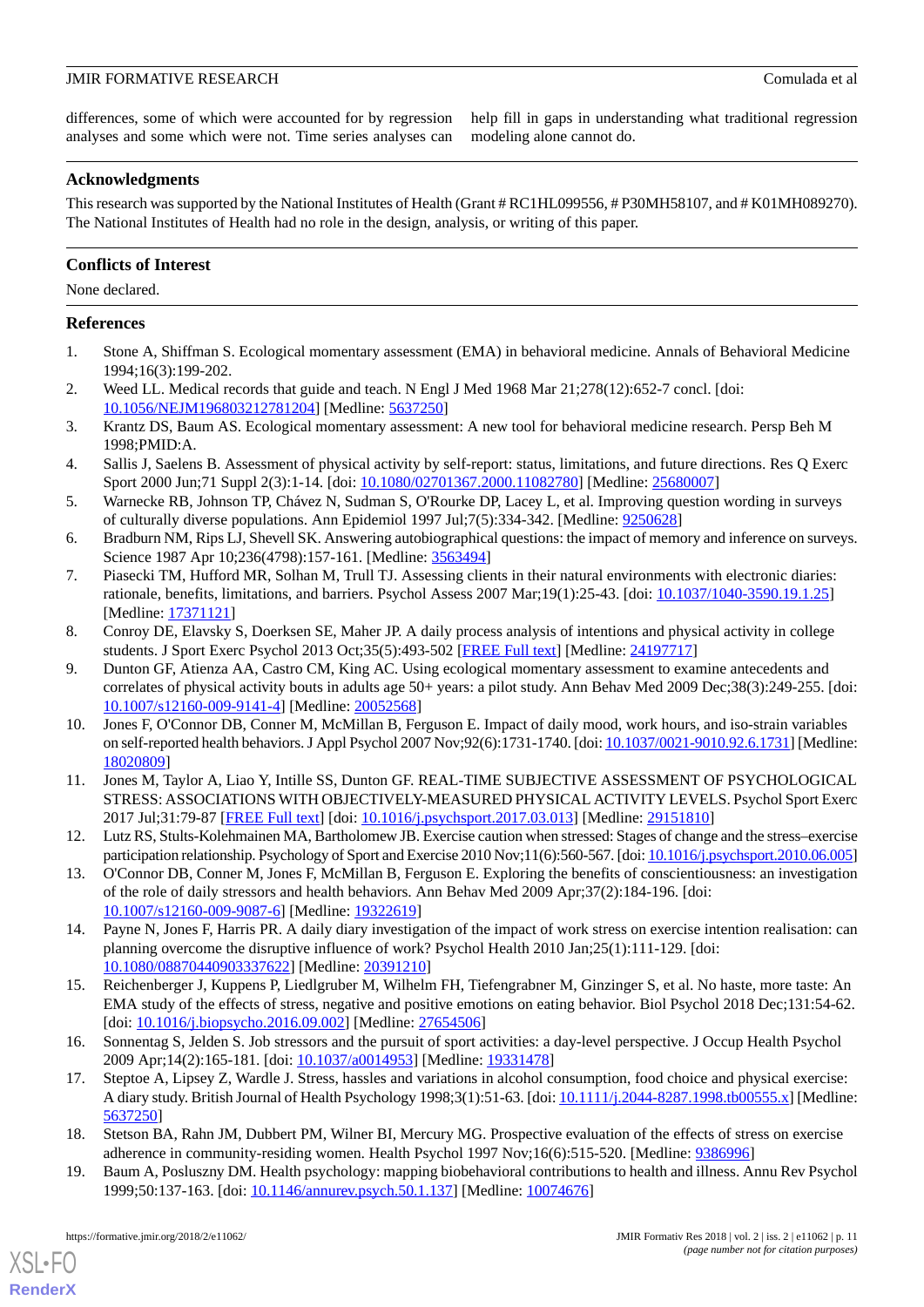- <span id="page-11-1"></span>20. Boden-Albala B, Sacco RL. Lifestyle factors and stroke risk: exercise, alcohol, diet, obesity, smoking, drug use, and stress. Curr Atheroscler Rep 2000 Mar;2(2):160-166. [Medline: [11122740\]](http://www.ncbi.nlm.nih.gov/entrez/query.fcgi?cmd=Retrieve&db=PubMed&list_uids=11122740&dopt=Abstract)
- 21. Pandya D. Psychological stress, emotional behavior & coronary heart disease. Compr Ther 1998 May;24(5):265-271. [Medline: [9626484\]](http://www.ncbi.nlm.nih.gov/entrez/query.fcgi?cmd=Retrieve&db=PubMed&list_uids=9626484&dopt=Abstract)
- <span id="page-11-0"></span>22. Stahl SM, Hauger RL. Stress: an overview of the literature with emphasis on job-related strain and intervention. Adv Ther 1994;11(3):110-119. [Medline: [10150261](http://www.ncbi.nlm.nih.gov/entrez/query.fcgi?cmd=Retrieve&db=PubMed&list_uids=10150261&dopt=Abstract)]
- <span id="page-11-2"></span>23. Tennant C. Work stress and coronary heart disease. J Cardiovasc Risk 2000 Aug;7(4):273-276. [Medline: [11006898\]](http://www.ncbi.nlm.nih.gov/entrez/query.fcgi?cmd=Retrieve&db=PubMed&list_uids=11006898&dopt=Abstract)
- 24. Bauman AE. Updating the evidence that physical activity is good for health: an epidemiological review 2000-2003. J Sci Med Sport 2004 Apr;7(1 Suppl):6-19. [Medline: [15214597\]](http://www.ncbi.nlm.nih.gov/entrez/query.fcgi?cmd=Retrieve&db=PubMed&list_uids=15214597&dopt=Abstract)
- 25. Carlson SA, Fulton JE, Pratt M, Yang Z, Adams EK. Inadequate physical activity and health care expenditures in the United States. Prog Cardiovasc Dis 2015;57(4):315-323 [[FREE Full text](http://europepmc.org/abstract/MED/25559060)] [doi: [10.1016/j.pcad.2014.08.002](http://dx.doi.org/10.1016/j.pcad.2014.08.002)] [Medline: [25559060](http://www.ncbi.nlm.nih.gov/entrez/query.fcgi?cmd=Retrieve&db=PubMed&list_uids=25559060&dopt=Abstract)]
- 26. Diaz KM, Howard VJ, Hutto B, Colabianchi N, Vena JE, Safford MM, et al. Patterns of Sedentary Behavior and Mortality in U.S. Middle-Aged and Older Adults: A National Cohort Study. Ann Intern Med 2017 Oct 03;167(7):465-475 [[FREE](http://europepmc.org/abstract/MED/28892811) [Full text\]](http://europepmc.org/abstract/MED/28892811) [doi: [10.7326/M17-0212\]](http://dx.doi.org/10.7326/M17-0212) [Medline: [28892811](http://www.ncbi.nlm.nih.gov/entrez/query.fcgi?cmd=Retrieve&db=PubMed&list_uids=28892811&dopt=Abstract)]
- 27. Kyu HH, Bachman VF, Alexander LT, Mumford JE, Afshin A, Estep K, et al. Physical activity and risk of breast cancer, colon cancer, diabetes, ischemic heart disease, and ischemic stroke events: systematic review and dose-response meta-analysis for the Global Burden of Disease Study 2013. BMJ 2016 Aug 09;354:i3857 [[FREE Full text](http://www.bmj.com/cgi/pmidlookup?view=long&pmid=27510511)] [Medline: [27510511\]](http://www.ncbi.nlm.nih.gov/entrez/query.fcgi?cmd=Retrieve&db=PubMed&list_uids=27510511&dopt=Abstract)
- 28. Pate RR, Pratt M, Blair SN, Haskell WL, Macera CA, Bouchard C, et al. Physical activity and public health. A recommendation from the Centers for Disease Control and Prevention and the American College of Sports Medicine. JAMA 1995 Feb 01;273(5):402-407. [Medline: [7823386](http://www.ncbi.nlm.nih.gov/entrez/query.fcgi?cmd=Retrieve&db=PubMed&list_uids=7823386&dopt=Abstract)]
- <span id="page-11-3"></span>29. Stampfer MJ, Hu FB, Manson JE, Rimm EB, Willett WC. Primary prevention of coronary heart disease in women through diet and lifestyle. N Engl J Med 2000 Jul 06;343(1):16-22. [doi: [10.1056/NEJM200007063430103\]](http://dx.doi.org/10.1056/NEJM200007063430103) [Medline: [10882764](http://www.ncbi.nlm.nih.gov/entrez/query.fcgi?cmd=Retrieve&db=PubMed&list_uids=10882764&dopt=Abstract)]
- <span id="page-11-5"></span><span id="page-11-4"></span>30. Warburton DER, Nicol CW, Bredin SSD. Health benefits of physical activity: the evidence. CMAJ 2006 Mar 14;174(6):801-809 [[FREE Full text](http://www.cmaj.ca/cgi/pmidlookup?view=long&pmid=16534088)] [doi: [10.1503/cmaj.051351\]](http://dx.doi.org/10.1503/cmaj.051351) [Medline: [16534088](http://www.ncbi.nlm.nih.gov/entrez/query.fcgi?cmd=Retrieve&db=PubMed&list_uids=16534088&dopt=Abstract)]
- 31. Stults-Kolehmainen MA, Sinha R. The effects of stress on physical activity and exercise. Sports Med 2014 Jan;44(1):81-121 [[FREE Full text](http://europepmc.org/abstract/MED/24030837)] [doi: [10.1007/s40279-013-0090-5\]](http://dx.doi.org/10.1007/s40279-013-0090-5) [Medline: [24030837](http://www.ncbi.nlm.nih.gov/entrez/query.fcgi?cmd=Retrieve&db=PubMed&list_uids=24030837&dopt=Abstract)]
- 32. Comulada WS, Swendeman D, Koussa MK, Mindry D, Medich M, Estrin D, et al. Adherence to self-monitoring healthy lifestyle behaviours through mobile phone-based ecological momentary assessments and photographic food records over 6 months in mostly ethnic minority mothers. Public Health Nutr 2018 Mar;21(4):679-688. [doi: [10.1017/S1368980017003044\]](http://dx.doi.org/10.1017/S1368980017003044) [Medline: [29199630](http://www.ncbi.nlm.nih.gov/entrez/query.fcgi?cmd=Retrieve&db=PubMed&list_uids=29199630&dopt=Abstract)]
- <span id="page-11-11"></span>33. Dunton GF, Liao Y, Intille SS, Spruijt-Metz D, Pentz M. Investigating children's physical activity and sedentary behavior using ecological momentary assessment with mobile phones. Obesity (Silver Spring) 2011 Jun;19(6):1205-1212 [[FREE](https://doi.org/10.1038/oby.2010.302) [Full text\]](https://doi.org/10.1038/oby.2010.302) [doi: [10.1038/oby.2010.302\]](http://dx.doi.org/10.1038/oby.2010.302) [Medline: [21164502\]](http://www.ncbi.nlm.nih.gov/entrez/query.fcgi?cmd=Retrieve&db=PubMed&list_uids=21164502&dopt=Abstract)
- <span id="page-11-7"></span><span id="page-11-6"></span>34. Spook J, Paulussen T, Kok G, Van EP. Monitoring Dietary Intake and Physical Activity Electronically: Feasibility, Usability, and Ecological Validity of a Mobile-Based Ecological Momentary Assessment Tool. Journal of Medical Internet Research 2013;15(9):278-290.
- 35. Tsai CC, Lee G, Raab F, Norman GJ, Sohn T, Griswold WG, et al. Usability and Feasibility of PmEB: A Mobile Phone Application for Monitoring Real Time Caloric Balance. Mobile Netw Appl 2007 Jul 15;12(2-3):173-184. [doi: [10.1007/s11036-007-0014-4\]](http://dx.doi.org/10.1007/s11036-007-0014-4)
- <span id="page-11-8"></span>36. Comulada WS, Lightfoot M, Swendeman D, Grella C, Wu N. Compliance to Cell Phone-Based EMA Among Latino Youth in Outpatient Treatment. J Ethn Subst Abuse 2015;14(3):232-250 [\[FREE Full text](http://europepmc.org/abstract/MED/26114764)] [doi: [10.1080/15332640.2014.986354](http://dx.doi.org/10.1080/15332640.2014.986354)] [Medline: [26114764](http://www.ncbi.nlm.nih.gov/entrez/query.fcgi?cmd=Retrieve&db=PubMed&list_uids=26114764&dopt=Abstract)]
- <span id="page-11-9"></span>37. Comulada WS, Swendeman D, Wu N. Cell phone-based ecological momentary assessment of substance use context for Latino youth in outpatient treatment: Who, what, when and where. Drug Alcohol Depend 2016 Dec 01;167:207-213 [\[FREE](http://europepmc.org/abstract/MED/27590744) [Full text\]](http://europepmc.org/abstract/MED/27590744) [doi: [10.1016/j.drugalcdep.2016.08.623\]](http://dx.doi.org/10.1016/j.drugalcdep.2016.08.623) [Medline: [27590744](http://www.ncbi.nlm.nih.gov/entrez/query.fcgi?cmd=Retrieve&db=PubMed&list_uids=27590744&dopt=Abstract)]
- <span id="page-11-12"></span>38. Freedman MJ, Lester KM, McNamara C, Milby JB, Schumacher JE. Cell phones for ecological momentary assessment with cocaine-addicted homeless patients in treatment. J Subst Abuse Treat 2006 Mar;30(2):105-111. [doi: [10.1016/j.jsat.2005.10.005\]](http://dx.doi.org/10.1016/j.jsat.2005.10.005) [Medline: [16490673](http://www.ncbi.nlm.nih.gov/entrez/query.fcgi?cmd=Retrieve&db=PubMed&list_uids=16490673&dopt=Abstract)]
- <span id="page-11-10"></span>39. Farmer S, Mindry D, Comulada WS, Swendeman D. Mobile Phone Ecological Momentary Assessment of Daily Stressors Among People Living With HIV: Elucidating Factors Underlying Health-Related Challenges in Daily Routines. J Assoc Nurses AIDS Care 2017;28(5):737-751 [\[FREE Full text\]](http://europepmc.org/abstract/MED/28549526) [doi: [10.1016/j.jana.2017.04.001\]](http://dx.doi.org/10.1016/j.jana.2017.04.001) [Medline: [28549526\]](http://www.ncbi.nlm.nih.gov/entrez/query.fcgi?cmd=Retrieve&db=PubMed&list_uids=28549526&dopt=Abstract)
- 40. Swendeman D, Comulada WS, Ramanathan N, Lazar M, Estrin D. Reliability and validity of daily self-monitoring by smartphone application for health-related quality-of-life, antiretroviral adherence, substance use, and sexual behaviors among people living with HIV. AIDS Behav 2015 Feb;19(2):330-340 [\[FREE Full text](http://europepmc.org/abstract/MED/25331266)] [doi: [10.1007/s10461-014-0923-8](http://dx.doi.org/10.1007/s10461-014-0923-8)] [Medline: [25331266](http://www.ncbi.nlm.nih.gov/entrez/query.fcgi?cmd=Retrieve&db=PubMed&list_uids=25331266&dopt=Abstract)]
- 41. Swendeman D, Ramanathan N, Baetscher L, Medich M, Scheffler A, Comulada WS, et al. Smartphone self-monitoring to support self-management among people living with HIV: perceived benefits and theory of change from a mixed-methods randomized pilot study. J Acquir Immune Defic Syndr 2015 May 01;69 Suppl 1:S80-S91 [[FREE Full text](http://europepmc.org/abstract/MED/25867783)] [doi: [10.1097/QAI.0000000000000570](http://dx.doi.org/10.1097/QAI.0000000000000570)] [Medline: [25867783\]](http://www.ncbi.nlm.nih.gov/entrez/query.fcgi?cmd=Retrieve&db=PubMed&list_uids=25867783&dopt=Abstract)

[XSL](http://www.w3.org/Style/XSL)•FO **[RenderX](http://www.renderx.com/)**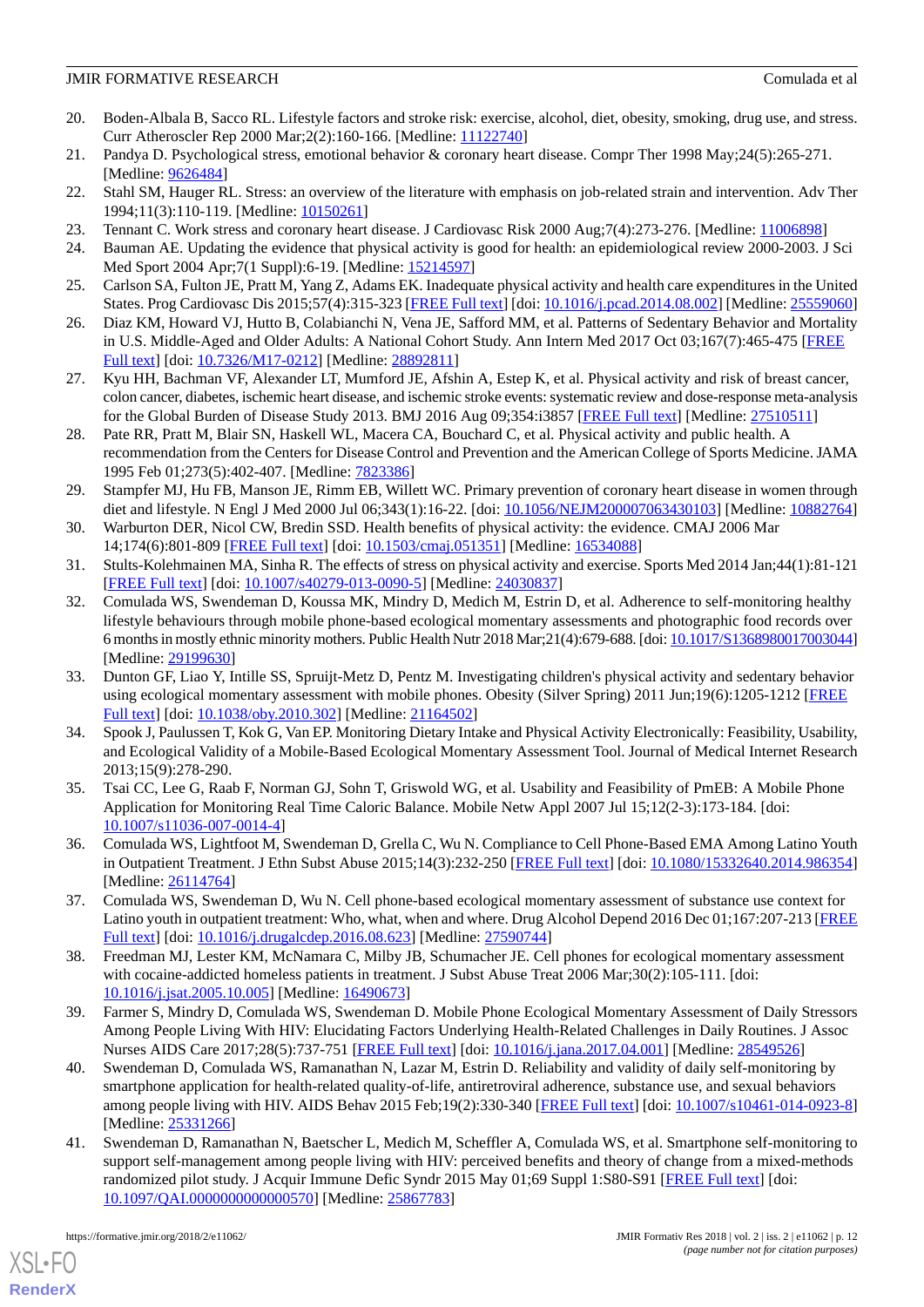- <span id="page-12-1"></span><span id="page-12-0"></span>42. Fitzmaurice G, Laird N, Ware J. Applied longitudinal analysis. New Jersey: John Wiley & Sons; 2012.
- <span id="page-12-2"></span>43. Weiss R. Modeling longitudinal data. New York: Springer Science & Business Media; 2005.
- <span id="page-12-3"></span>44. Walls TA, Schafer JL. Models for intensive longitudinal data. Oxford ; New York: Oxford University Press; 2006.
- <span id="page-12-4"></span>45. Subramanian SV, Jones K, Duncan C. Multilevel Methods for Public Health Research. New York: Oxford University Press; 2003.
- 46. Hirsch IB, Amiel SA, Blumer IR, Bode BW, Edelman SV, Seley JJ, et al. Using multiple measures of glycemia to support individualized diabetes management: recommendations for clinicians, patients, and payers. Diabetes Technol Ther 2012 Nov;14(11):973-83; quiz 983. [doi: [10.1089/dia.2012.0132](http://dx.doi.org/10.1089/dia.2012.0132)] [Medline: [23066850\]](http://www.ncbi.nlm.nih.gov/entrez/query.fcgi?cmd=Retrieve&db=PubMed&list_uids=23066850&dopt=Abstract)
- <span id="page-12-6"></span><span id="page-12-5"></span>47. Kravitz RL, Duan N, Niedzinski EJ, Hay MC, Subramanian SK, Weisner TS. What ever happened to N-of-1 trials? Insiders' perspectives and a look to the future. Milbank Q 2008 Dec;86(4):533-555 [\[FREE Full text\]](http://europepmc.org/abstract/MED/19120979) [doi: [10.1111/j.1468-0009.2008.00533.x\]](http://dx.doi.org/10.1111/j.1468-0009.2008.00533.x) [Medline: [19120979\]](http://www.ncbi.nlm.nih.gov/entrez/query.fcgi?cmd=Retrieve&db=PubMed&list_uids=19120979&dopt=Abstract)
- <span id="page-12-7"></span>48. Luers B, Klasnja P, Murphy S. Standardized Effect Sizes for Preventive Mobile Health Interventions in Micro-randomized Trials. Prev Sci 2018 Jan 09. [doi: [10.1007/s11121-017-0862-5](http://dx.doi.org/10.1007/s11121-017-0862-5)] [Medline: [29318443](http://www.ncbi.nlm.nih.gov/entrez/query.fcgi?cmd=Retrieve&db=PubMed&list_uids=29318443&dopt=Abstract)]
- <span id="page-12-8"></span>49. Watts A, Walters RW, Hoffman L, Templin J. Intra-Individual Variability of Physical Activity in Older Adults With and Without Mild Alzheimer's Disease. PLoS One 2016;11(4):e0153898 [[FREE Full text](http://dx.plos.org/10.1371/journal.pone.0153898)] [doi: [10.1371/journal.pone.0153898](http://dx.doi.org/10.1371/journal.pone.0153898)] [Medline: [27097226](http://www.ncbi.nlm.nih.gov/entrez/query.fcgi?cmd=Retrieve&db=PubMed&list_uids=27097226&dopt=Abstract)]
- <span id="page-12-9"></span>50. Shoemaker MJ, Roper SE, Calkins TN. Seasonal variation of daily physical activity in individuals with heart failure. Heart Int 2016;11(1):e25-e31 [\[FREE Full text\]](http://europepmc.org/abstract/MED/27924214) [doi: [10.5301/heartint.5000231](http://dx.doi.org/10.5301/heartint.5000231)] [Medline: [27924214](http://www.ncbi.nlm.nih.gov/entrez/query.fcgi?cmd=Retrieve&db=PubMed&list_uids=27924214&dopt=Abstract)]
- <span id="page-12-10"></span>51. Haynes K. The Fitbit generation: From couch potato to marathon runner. Significance 2015;12(6):24-25. [doi: [10.1111/j.1740-9713.2015.00864.x\]](http://dx.doi.org/10.1111/j.1740-9713.2015.00864.x)
- <span id="page-12-11"></span>52. Sanchez-Valdes D, Alvarez-Alvarez A, Trivino G. Dynamic linguistic descriptions of time series applied to self-track the physical activity. Fuzzy Sets and Systems 2016;285:162-181. [doi: [10.1016/j.fss.2015.06.018\]](http://dx.doi.org/10.1016/j.fss.2015.06.018)
- <span id="page-12-12"></span>53. Swendeman D, Comulada WS, Koussa M, Worthman CM, Estrin D, Rotheram-Borus MJ, et al. Longitudinal Validity and Reliability of Brief Smartphone Self-Monitoring of Diet, Stress, and Physical Activity in a Diverse Sample of Mothers. JMIR Mhealth Uhealth 2018 Sep 21;6(9):e176 [\[FREE Full text\]](http://mhealth.jmir.org/2018/9/e176/) [doi: [10.2196/mhealth.9378\]](http://dx.doi.org/10.2196/mhealth.9378) [Medline: [30249576\]](http://www.ncbi.nlm.nih.gov/entrez/query.fcgi?cmd=Retrieve&db=PubMed&list_uids=30249576&dopt=Abstract)
- <span id="page-12-13"></span>54. O'Neil A, Quirk SE, Housden S, Brennan SL, Williams LJ, Pasco JA, et al. Relationship between diet and mental health in children and adolescents: a systematic review. Am J Public Health 2014 Oct;104(10):e31-e42. [doi: [10.2105/AJPH.2014.302110\]](http://dx.doi.org/10.2105/AJPH.2014.302110) [Medline: [25208008](http://www.ncbi.nlm.nih.gov/entrez/query.fcgi?cmd=Retrieve&db=PubMed&list_uids=25208008&dopt=Abstract)]
- <span id="page-12-15"></span><span id="page-12-14"></span>55. R: A languale and environment for statistical computing. Vienna, Austria: R Foundation for Statistical Computing; 2017. URL: <https://www.r-project.org/,>[[WebCite Cache ID 6zRXXAK2v](http://www.webcitation.org/

                                            6zRXXAK2v)]
- <span id="page-12-16"></span>56. Metcalfe A, Cowpertwait P. Introductory time series with R. New York: Springer; 2009.
- <span id="page-12-17"></span>57. Trapletti A, Hornik K, LeBaron B. tseries: Time Series Analysis and Computational Finance. 2007. URL: [https://cran.](https://cran.r-project.org/web/packages/tseries/tseries.pdf) [r-project.org/web/packages/tseries/tseries.pdf](https://cran.r-project.org/web/packages/tseries/tseries.pdf) [accessed 2018-10-24] [[WebCite Cache ID 73PugcNYL](http://www.webcitation.org/

                                            73PugcNYL)]
- <span id="page-12-18"></span>58. Killick R, Haynes K, Eckley I, Fearnhead P, Lee J. Change-point: Methods for changepoint detection. 2016. URL: [https:/](https://github.com/rkillick/changepoint/) [/github.com/rkillick/changepoint/](https://github.com/rkillick/changepoint/) [accessed 2018-05-15] [\[WebCite Cache ID 6zRIczrwz](http://www.webcitation.org/

                                            6zRIczrwz)]
- <span id="page-12-19"></span>59. Hartmann DP, Gottman JM, Jones RR, Gardner W, Kazdin AE, Vaught RS. Interrupted time-series analysis and its application to behavioral data. J Appl Behav Anal 1980;13(4):543-559 [[FREE Full text](http://europepmc.org/abstract/MED/16795632)] [Medline: [16795632](http://www.ncbi.nlm.nih.gov/entrez/query.fcgi?cmd=Retrieve&db=PubMed&list_uids=16795632&dopt=Abstract)]
- <span id="page-12-20"></span>60. Gunter B, Tong C. What are the odds!? The "airport fallacy" and statistical inference. Significance 2017 Aug 02;14(4):38-41. [doi: [10.1111/j.1740-9713.2017.01057.x](http://dx.doi.org/10.1111/j.1740-9713.2017.01057.x)]
- <span id="page-12-21"></span>61. Mogil JS, Macleod MR. No publication without confirmation. Nature 2017 Dec 22;542(7642):409-411. [doi: [10.1038/542409a](http://dx.doi.org/10.1038/542409a)] [Medline: [28230138](http://www.ncbi.nlm.nih.gov/entrez/query.fcgi?cmd=Retrieve&db=PubMed&list_uids=28230138&dopt=Abstract)]
- 62. Bergman P. The number of repeated observations needed to estimate the habitual physical activity of an individual to a given level of precision. PLoS One 2018;13(2):e0192117 [[FREE Full text](http://dx.plos.org/10.1371/journal.pone.0192117)] [doi: [10.1371/journal.pone.0192117\]](http://dx.doi.org/10.1371/journal.pone.0192117) [Medline: [29390010](http://www.ncbi.nlm.nih.gov/entrez/query.fcgi?cmd=Retrieve&db=PubMed&list_uids=29390010&dopt=Abstract)]
- <span id="page-12-23"></span><span id="page-12-22"></span>63. Dunsmuir W, Robinson PM. Estimation of Time Series Models in the Presence of Missing Data. Journal of the American Statistical Association 1981;76(375):560-568. [doi: [10.1080/01621459.1981.10477687](http://dx.doi.org/10.1080/01621459.1981.10477687)]
- <span id="page-12-24"></span>64. Junger W, de Leon AP. Missing Data Imputation in Time Series of Air Pollution. Epidemiology 2009 Mar 21;20(12):S87-7 concl. [doi: [10.1097/01.ede.0000362970.08869.60\]](http://dx.doi.org/10.1097/01.ede.0000362970.08869.60) [Medline: [5637250\]](http://www.ncbi.nlm.nih.gov/entrez/query.fcgi?cmd=Retrieve&db=PubMed&list_uids=5637250&dopt=Abstract)
- <span id="page-12-25"></span>65. Velicer WF, Colby SM. A Comparison of Missing-Data Procedures for Arima Time-Series Analysis. Educational and Psychological Measurement 2016 Jul 02;65(4):596-615. [doi: [10.1177/0013164404272502\]](http://dx.doi.org/10.1177/0013164404272502)
- 66. Moritz S, Bartz-Beielstein T. imputeTS: Time Series Missing Value Imputation in R. The R Journal 2017 Jun;9(1):207-218.
- <span id="page-12-26"></span>67. Comulada WS, Lightfoot M, Swendeman D, Grella C, Wu N. Compliance to Cell Phone-Based EMA Among Latino Youth in Outpatient Treatment. J Ethn Subst Abuse 2015;14(3):232-250 [\[FREE Full text](http://europepmc.org/abstract/MED/26114764)] [doi: [10.1080/15332640.2014.986354](http://dx.doi.org/10.1080/15332640.2014.986354)] [Medline: [26114764](http://www.ncbi.nlm.nih.gov/entrez/query.fcgi?cmd=Retrieve&db=PubMed&list_uids=26114764&dopt=Abstract)]
- 68. Courvoisier DS, Eid M, Lischetzke T. Compliance to a cell phone-based ecological momentary assessment study: the effect of time and personality characteristics. Psychol Assess 2012 Sep;24(3):713-720. [doi: [10.1037/a0026733\]](http://dx.doi.org/10.1037/a0026733) [Medline: [22250597](http://www.ncbi.nlm.nih.gov/entrez/query.fcgi?cmd=Retrieve&db=PubMed&list_uids=22250597&dopt=Abstract)]
- 69. Tsay R. Multivariate Time Series Analysis With R and Financial Applications. Hoboken, New Jersey: John Wiley & Sons Inc; 2014.

 $X$ SL•FO **[RenderX](http://www.renderx.com/)**